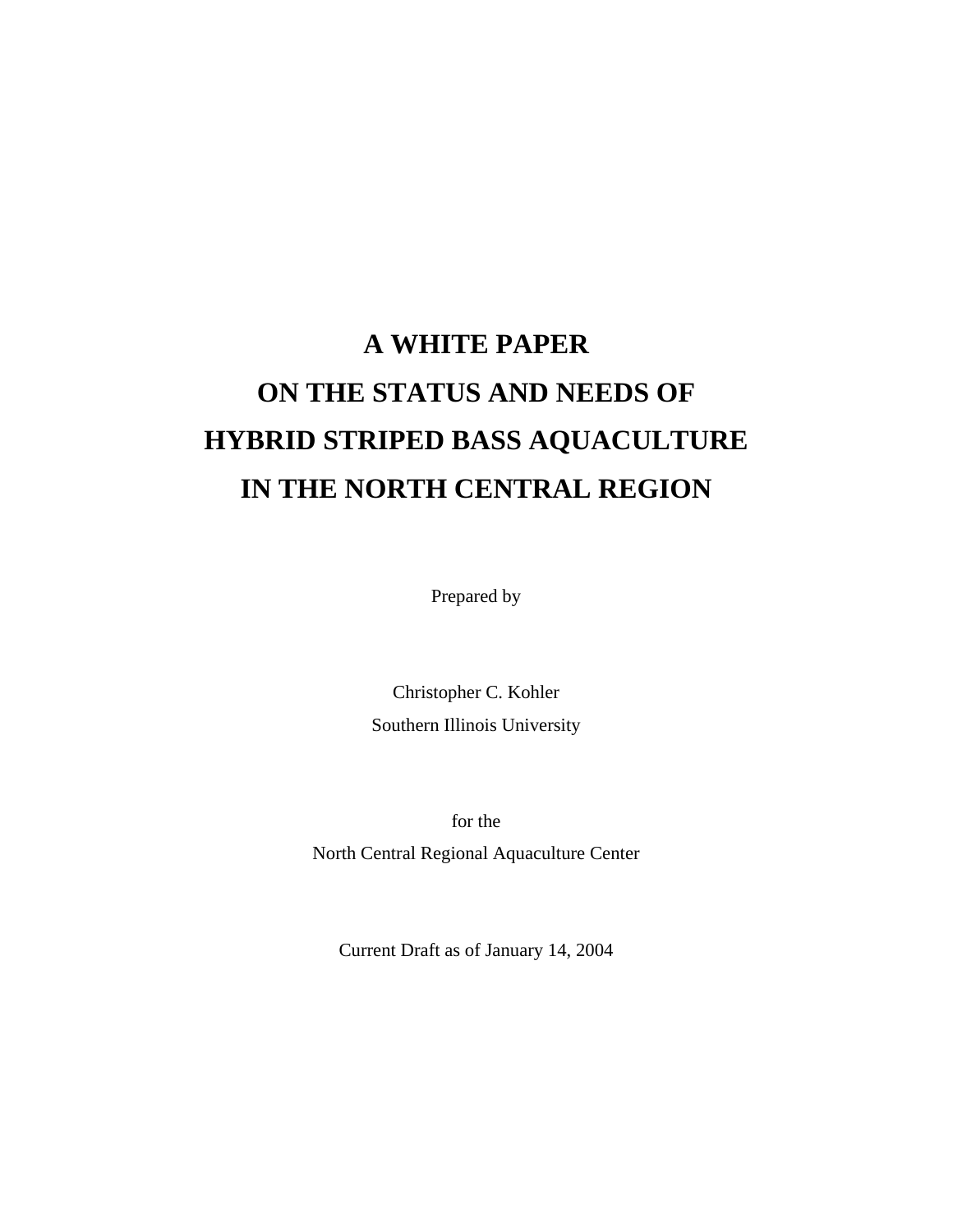# **TABLE OF CONTENTS**

| <b>CURRENT STATUS OF HYBRID STRIPED BASS AQUACULTURE  2</b> |  |
|-------------------------------------------------------------|--|
|                                                             |  |
|                                                             |  |
|                                                             |  |
|                                                             |  |
|                                                             |  |
|                                                             |  |
|                                                             |  |
|                                                             |  |
|                                                             |  |
|                                                             |  |
|                                                             |  |
|                                                             |  |
|                                                             |  |
|                                                             |  |
|                                                             |  |
|                                                             |  |
|                                                             |  |
|                                                             |  |
|                                                             |  |
|                                                             |  |
|                                                             |  |
|                                                             |  |
|                                                             |  |
|                                                             |  |
|                                                             |  |
|                                                             |  |
|                                                             |  |
|                                                             |  |
| <b>Ploidy Manipulation</b><br>. 8                           |  |
|                                                             |  |
|                                                             |  |
|                                                             |  |
|                                                             |  |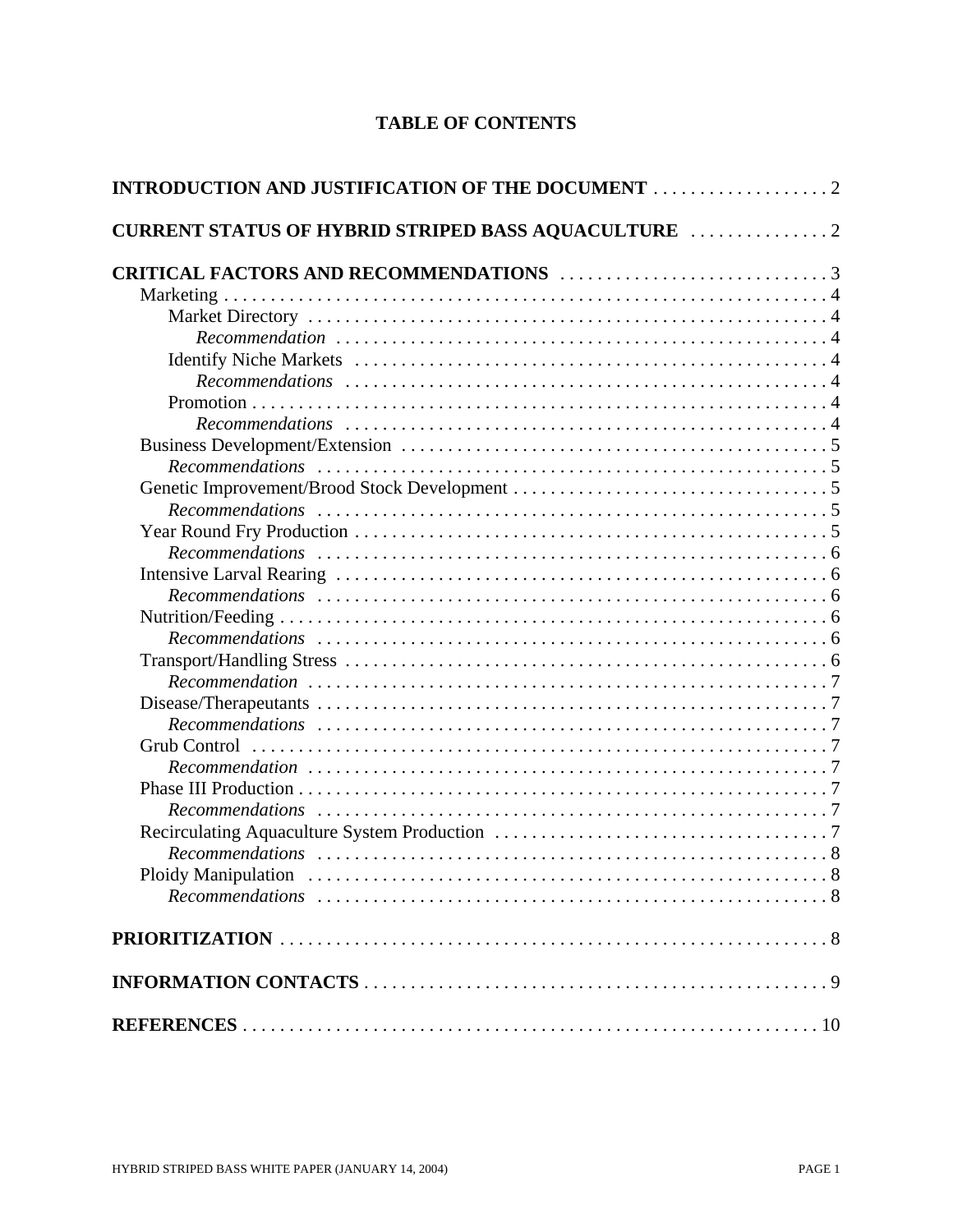#### **INTRODUCTION AND JUSTIFICATION OF THE DOCUMENT**

The hybrid striped bass is a cross between the anadromous striped bass *Morone saxatilis* and the freshwater white bass *M. chrysops*. Hybrid striped bass are grown in several states in the North Central Region (NCR), and the group has been designated as high priority by the North Central Regional Aquaculture Center (NCRAC) Industry Advisory Committee (IAC). Each year priority research areas are identified by the NCRAC IAC and presented in consultation with the Technical Committee to the NCRAC Board of Directors. Concern has emanated among the various NCRAC constituencies that work plans could potentially lose focus over time and not always address the most critical factors limiting the economical and sustainable production of important species in the region. After discussions were held among members of various committees and the Board at its June 1999 meeting, it was decided that a white paper should be developed on hybrid striped bass. The Board directed that the white paper not be an exhaustive literature review, but rather be a working document that clearly defines the current status of hybrid striped bass aquaculture, the critical factors limiting its economical and sustainable commercial production, and recommendations as to the research agenda that should be considered in future work plans. It is recognized that this will be a "living document" in that priorities may change based on new developments, new problems encountered, or other externalities. Industry participation and peer reviews are critical components of the process.

#### **CURRENT STATUS OF HYBRID STRIPED BASS AQUACULTURE**

The identification of the hybrid striped bass as a candidate for commercial aquaculture development in the NCR is appropriate because: (1) the fish has been identified by the IAC as a high priority species; (2) a number of fish farmers are producing this fish; and (3) much of the southern half of the region is at approximately the same latitude and has about the same seasonal water temperature conditions as the mid- and southern Atlantic states where hybrid striped bass culture is being pursued. Indeed, the potential for future collaboration among the North Central, Northeastern, Southern, and Western Regions in the development of a national hybrid striped bass industry seems clear, particularly in light of the fact that the white bass is a native species and fairly common in the NCR.

Hybrid striped bass is a cross between the anadromous striped bass *Morone saxatilis*, which is native to the east coast of the North America, and the white bass *M. chrysops*, which is native to the Mississippi drainage (Kohler 2000; Hodson 1995; Harrell 1997). Both species have been widely introduced elsewhere. The resulting hybrid is similar in appearance to the parental stock, but due to hybrid vigor, possesses superior traits for aquaculture. For example, hybrids grow faster in the first two years of life, readily adapt to dry formulated feeds, and are more resistant to diseases than their parentals. The original cross, produced by Bob Stevens in 1965, is referred to as the palmetto bass. It is a cross between the female striped bass and the male white bass. The female striped bass reaches sexual maturity in the wild at five to seven years of age and will weigh in excess of ten pounds. The male white bass, on the other hand, reaches sexual maturity at one to two years of age and will weigh less than two pounds. The reciprocal cross is referred to as the sunshine bass. It is a cross between the male striped bass and the female white bass. Both of these fishes reach sexual maturity at two to three years of age, and both fish will weigh two pounds or less when they first reach sexual maturity. Due to the difficulty in obtaining and maintaining large female striped bass brood stock, over 80% of the hybrid striped bass produced in the United States are the reciprocal cross, or sunshine bass (Kohler 2000).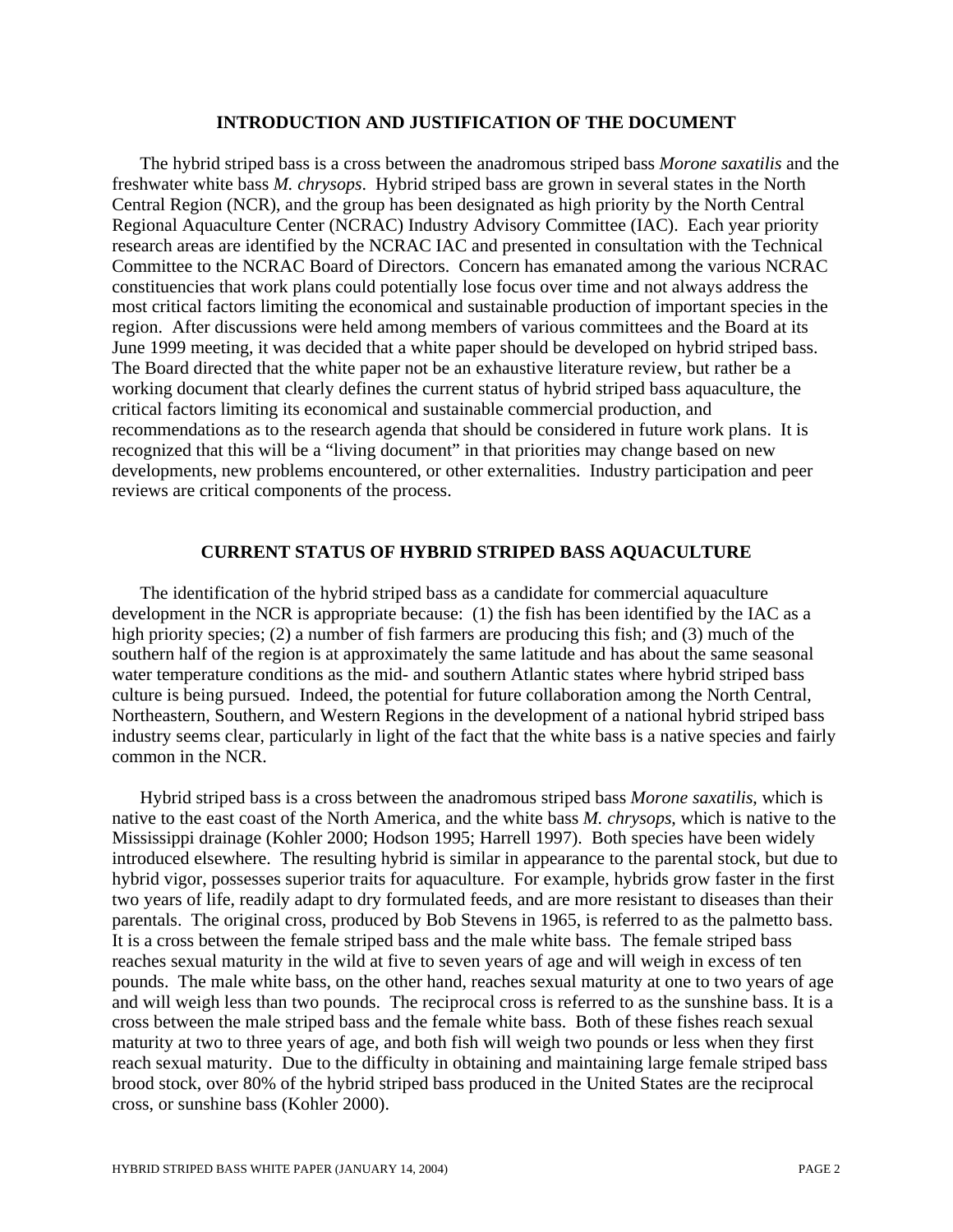Hybrid striped bass have been increasing in popularity since first being produced in 1965 (Van Olst and Carlberg 1990). It was initially used for stocking reservoirs as a sportfish, a purpose for which it is still used to this day. Hybrids began to be raised as a food fish in aquaculture by the mid-1980s. By 1990, over one million pounds were produced. This figure rose to six million pounds by 1993 and in excess of ll million pounds today. It is one of the fastest growing aquaculture sectors in the nation. The high interest in hybrid striped bass aquaculture has corresponded with the precipitous decline of the wild striped bass commercial fishery. Although the striped bass fishery has rebounded in recent years, the demand for the hybrid as a foodfish continues to grow.

Sunshine bass is the principal cross being produced in the NCR. They are raised in earthen ponds, indoor recirculating aquaculture systems (RASs), cages in existing farm ponds and, more recently, in large pens in surface coal mine lakes. Hybrid striped bass pond grow out is described in three phases. Phase I is from fry to one-inch fingerlings; phase II is fingerling to a six-inch juvenile; and phase III is a six-inch juvenile to market size (~ 1.5 pound). Phases I and II occur during year one and phase III during year two. Accordingly, pond grow out occurs over 18 months. Market-size fish can be raised in less than 12 months when the fish are raised in temperaturecontrolled indoor systems. Cage and pen culture is generally limited to phases II and III. The time element will be identical to fish grown in culture ponds. Only a few NCR aquaculture enterprises spawn their own fry. Fry and/or fingerlings are mostly purchased from producers in Arkansas (Posadas and Homziak 1991).

The FOB farm price was \$2.53 for fresh product and \$3.06 for live product in 1997 (Kahl 1997). Producers in southern Illinois received \$2.50 at the pond bank for live product in 2004 (Chris Bredin, Illinois Fish Farmers Cooperative; personal communication).

Wholesalers and retailers have an overwhelming preference for fresh rather than frozen hybrid striped bass. Wholesalers prefer whole fish, gutted fish, and skin-on fillets (in that order) while retailers prefer gutted fish, whole fish, and skin-off fillets (Kahl 1997). Both wholesalers and retailers were also reported to prefer whole hybrid striped bass between 1.5 and 2.0 pounds and fillets between 6 and 8 ounces. About 75-80% of the product is sold as iced whole fish, 10-15% is sold live, and 5% is processed into fillets (Rawles et al. 1997). Kahl (1997) found that the NCR appears to be the most receptive region for marketing hybrid striped bass to wholesalers. She found the NCR to have the largest percentage of wholesalers selling hybrid striped bass (50%), and to have the largest percentage of non-sellers (80%) expressing some interest in selling hybrid striped bass in the future.

#### **CRITICAL FACTORS AND RECOMMENDATIONS**

The hybrid striped bass industry has displayed impressive growth throughout the 1990s and early 2000s. Two hundred thousand pounds of market size hybrid striped bass were produced and sold in southern Illinois in 2004 (Chris Bredin, Illinois Fish Farmers Cooperative, personal communication). NCR producers are clearly geographically positioned to capitalize on the huge market potential of the region. Past NCRAC-supported research has yielded several advances for hybrid striped bass aquaculture, including demonstration of the feasibility of raising these fish to marketable size in the NCR. The factors most critical to the hybrid striped industry in the NCR, in particular, and the nation, in general, are categorized below. Specific recommendations are provided under each topical heading.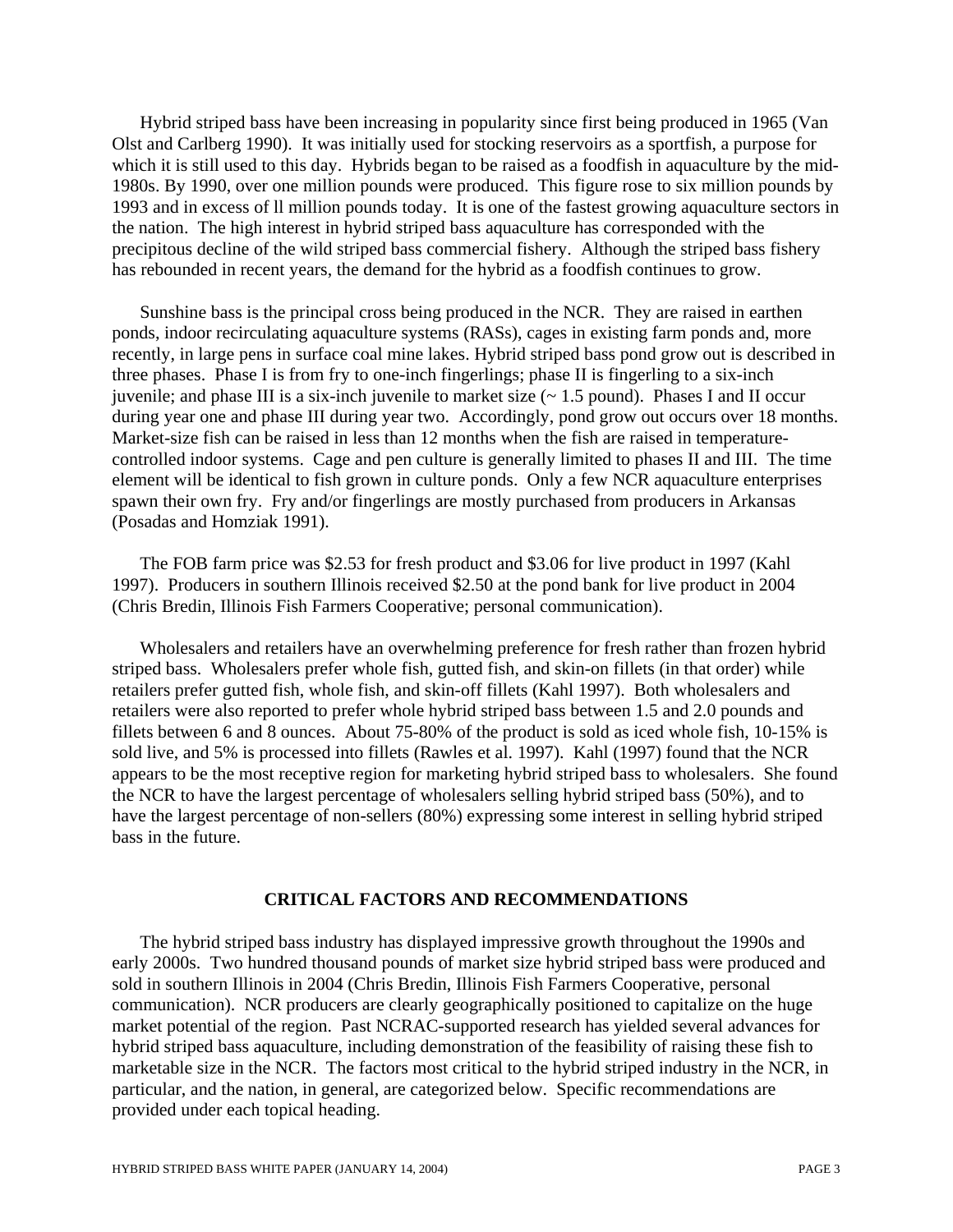## *MARKETING*

#### Market Directory

Kahl (1977) found that the NCR appears to be the most receptive region in the nation for marketing hybrid striped bass. Half of the region's wholesalers that answered her survey indicated they already sell the fish while 80% of the non-sellers expressed some interest. This survey is now several years old and needs to be updated. Moreover, a directory of NCR wholesalers, brokers, distributors, etc., interested in purchasing hybrid striped bass needs to be developed and distributed to NCR producers. The survey should also provide some general pricing information, recognizing that such prices are always subject to change. A month-bymonth average price covering the most recent year would serve to illustrate pricing fluctuations, as well as to provide guidance on the best time to market the product.

#### *Recommendation*

Survey brokers, wholesalers, and distributors of fish for interest, needs, and pricing of hybrid striped bass.

#### Identify Niche Markets

A live market for hybrid striped bass has developed in New York City and Toronto over the past several years. Asians appear to be the primary target. Live markets should also be available in Chicago and other NCR municipalities where large Asian populations reside. The market should essentially mirror the tilapia market. Prices are currently in the neighborhood of \$2.50 to 3.00/pound live weight.

Marketing directly to restaurants, independent grocers, social clubs, etc., and thereby circumventing the middleman, is the most profitable channel for selling fish, at least on a small scale. Niche markets need to be developed directly by producers. A compendium of case histories where niche markets have been developed could serve as a primer for producers on niche marketing. Many producers will require training in marketing their products.

#### *Recommendations*

- (1) Develop case histories on niche marketing of hybrid striped bass.
- (2) Sponsor workshop for producers on niche marketing of hybrid striped bass.

#### Promotion

Consumers need to be educated about hybrid striped bass. Fortunately, the name sounds good whether one has ever eaten the fish or not. Detailed literature for seafood counters, demonstrations, taste tests, etc., should be developed.

#### *Recommendations*

- (1) Work with Striped Bass Growers Association to develop detailed literature for seafood counters.
- (2) Promulgate recipes for hybrid striped bass dishes for display and distribution at seafood counters.
- (3) Develop a promotional video for seafood counters and other venues.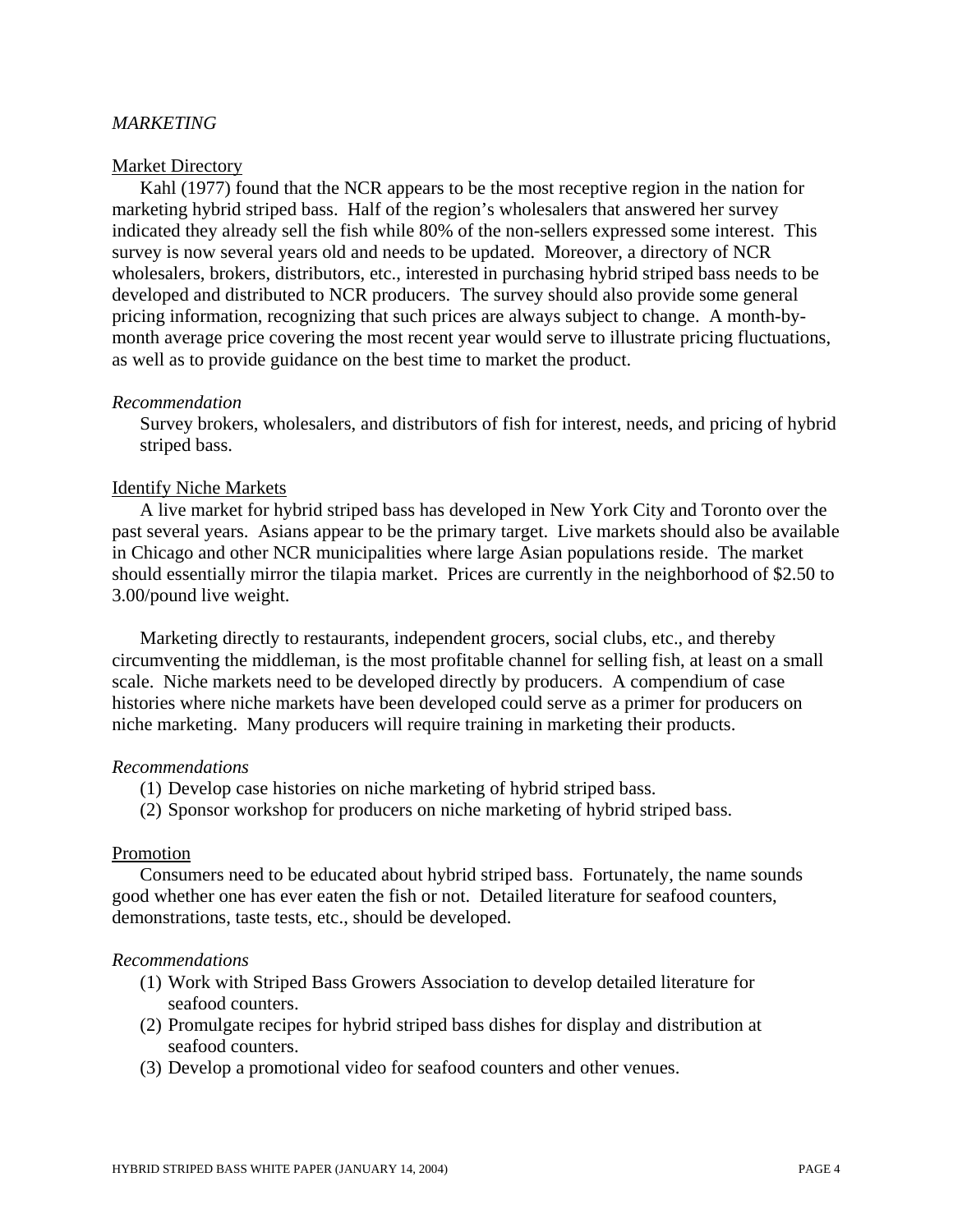## *BUSINESS DEVELOPMENT/EXTENSION*

New producers and existing producers planning to expand often need assistance in developing business plans and getting financials together to obtain loans. Other issues include use of RASs for culturing hybrid striped bass and bird control on fish farms.

### *Recommendations*

- (1) Sponsor workshop to train aquaculture extension personnel on developing business plans and financials for hybrid striped bass producers.
- (2) Develop hybrid striped bass template for business plans and financials.
- (3) Produce an extension manual on rearing hybrid striped bass in RASs.
- (4) Produce an extension manual on bird control at fish farms.

## *GENETIC IMPROVEMENT/BROOD STOCK DEVELOPMENT*

The hybrid striped bass industry is largely based on brood fish captured from the wild. A limited amount of domestication has occurred at a few research stations and by a few commercial producers. There is a critical need to coordinate the work being done in all regions of the nation, as well as to promote exchange of brood stock. The NCR contains the vast majority of the natural range of white bass and is consequently geographically positioned to take the lead on white bass while the east and west coasts largely focus on striped bass. However, crossing the "best" selectively bred striped bass with the "best" selectively bred white bass may not yield the "best" hybrid. The hybrid is the end product that will be produced and thus all combinations of crosses among domesticated brood stock need to be evaluated. Exchange of expertise, information, and fish among regions is clearly warranted and absolutely necessary to move the industry forward.

#### *Recommendations*

- (1) Establish an inter-regional *Morone* brood stock program with the NCR focused on:
	- (a) conducting strain evaluations of white bass collected from throughout its natural geographic range,
	- (b) identifying genetic markers for white bass strains, and
	- (c) domesticating and selectively breeding white bass brood stock.
- (2) Evaluate various crosses of striped bass and white bass strains to determine those most suitable for aquaculture in the NCR.

#### *YEAR ROUND FRY PRODUCTION*

Techniques for effecting year-round fry production of white bass in Recirculating Aquaculture Systems (RASs) were developed through past NCRAC funding (Kohler et al. 1994). Techniques for *Morone* semen storage were also developed, and additional research in this regard is being pursued at the University of Maryland (Woods, III, University of Maryland, personal communication). There is a need for on-site industry extension/demonstration of these techniques. Because producers may not want to tie up one or more RASs for year-round brood stock holding, a need exists to develop a procedure to combine the use of culture ponds to hold brood fish with a RAS being used solely for the final photothermal manipulation to spawn fish both in and out of season.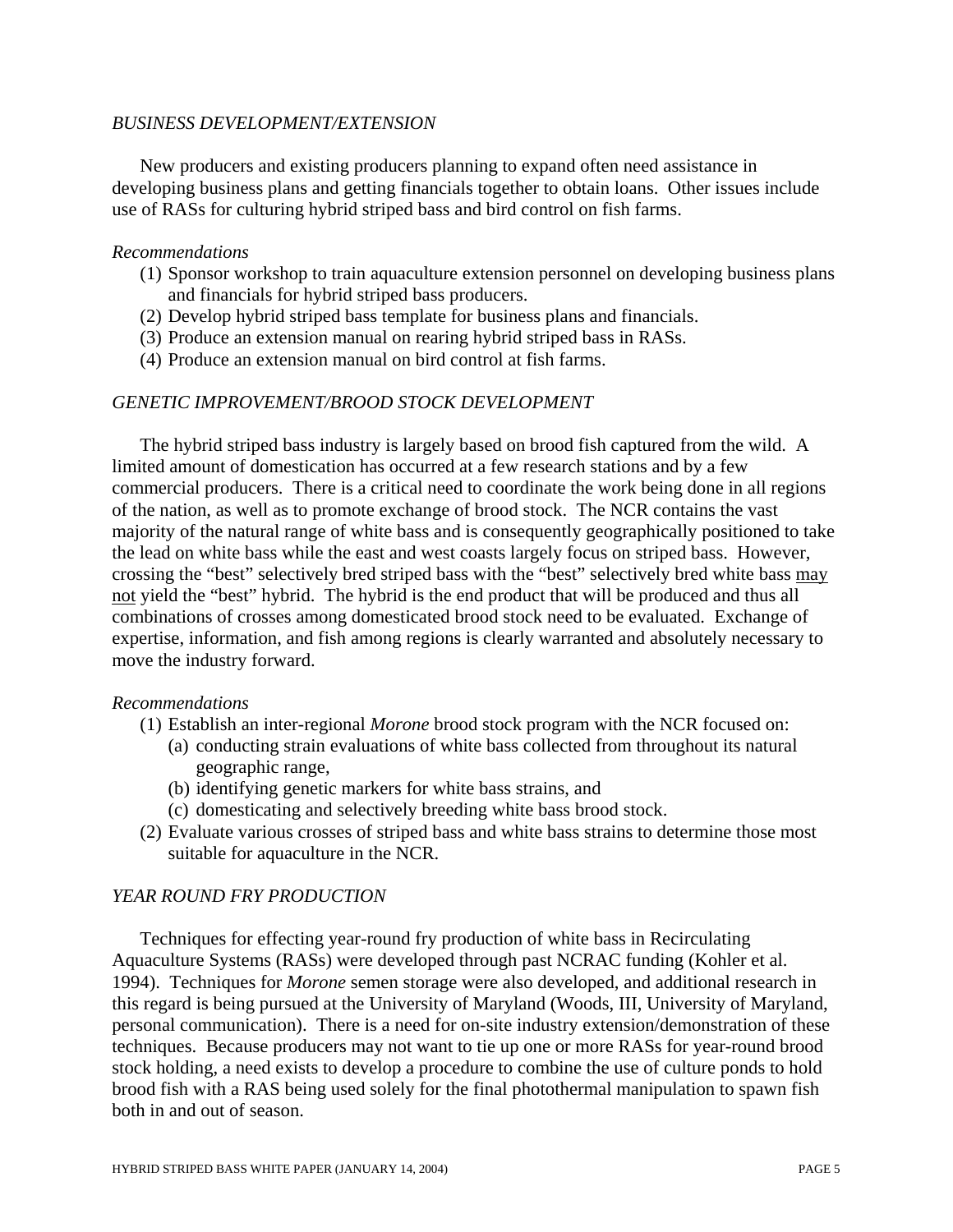#### *Recommendations*

- (1) Conduct on-site industry extension/demonstrations of out-of-season spawning and semen storage techniques.
- (2) Develop procedures for maintaining a pool of brood stock in culture ponds bringing fish into a RAS for final photothermal manipulation to spawn them both in and out of season.

## *INTENSIVE LARVAL REARING*

Intensive rearing of reciprocal cross hybrid striped bass (sunshine bass) has yet to be perfected on a commercial scale. Switching larval sunshine bass from live to prepared feed more rapidly, or possibly even eliminating the use of live feed, is critical if year-round fry production is to be successful. Procedures for production of fry though phase I in RASs need development. Alternatively, procedures need to be developed to prepare ponds in autumn for fry production (from out-of-season spawns). This would entail draining ponds and fertilizing them upon filling in a similar manner as is currently done in spring to encourage rotifers as the initial dominant zooplankton.

#### *Recommendations*

- (1) Develop procedures to more rapidly switch larval hybrid striped bass to prepared feed, possibly even eliminating any use of live foods.
- (2) Develop procedures to rear larval hybrid striped bass in RASs through phase I.
- (3) Develop procedures to effect autumn phase I production of hybrid striped bass.

## *NUTRITION/FEEDING*

Fingerling hybrid striped bass producers generally harvest fish at the end of phase I, grade them by size, and then feed-train them in raceways, followed by additional grading. These feed-trained fish are then sold to grow-out producers. For producers that grow hybrids through all three phases, the handling involved between phases I and II can be costly both in terms of personnel/facilities and survival of fish. Development of procedures for pond feed training during phase I would reduce costs and increase survival of fish. Complete diets for all phases of hybrid striped bass grow out are still needed (Gatlin 1997). Likewise, there is a need to develop brood stock diets specific for hybrid striped bass. Fatty livers are a common phenomenon in cultured hybrid striped bass. Whether fatty livers present a health problem for hybrid striped bass remains unknown.

#### *Recommendations*

- (1) Develop procedures for in-pond phase I feed training of hybrid striped bass.
- (2) Quantify critical nutritional requirements for all grow-out stages of hybrid striped bass.
- (3) Develop hybrid striped bass brood stock diets.
- (4) Determine the health effects, if any, of fatty livers in hybrid striped bass.
- (5) Improve feed management procedures (# feedings/day, use of feeding rings, etc.) to improve feed conversion ratios of hybrid striped bass.

## *TRANSPORT/HANDLING STRESS*

Critical handling times for hybrid striped bass are between phases I and II, between phase II and III, and all live-hauling stages beyond the larval stage. Procedures need to be developed to reduce stress and improve survival at all live hauling stages beyond the larval stage.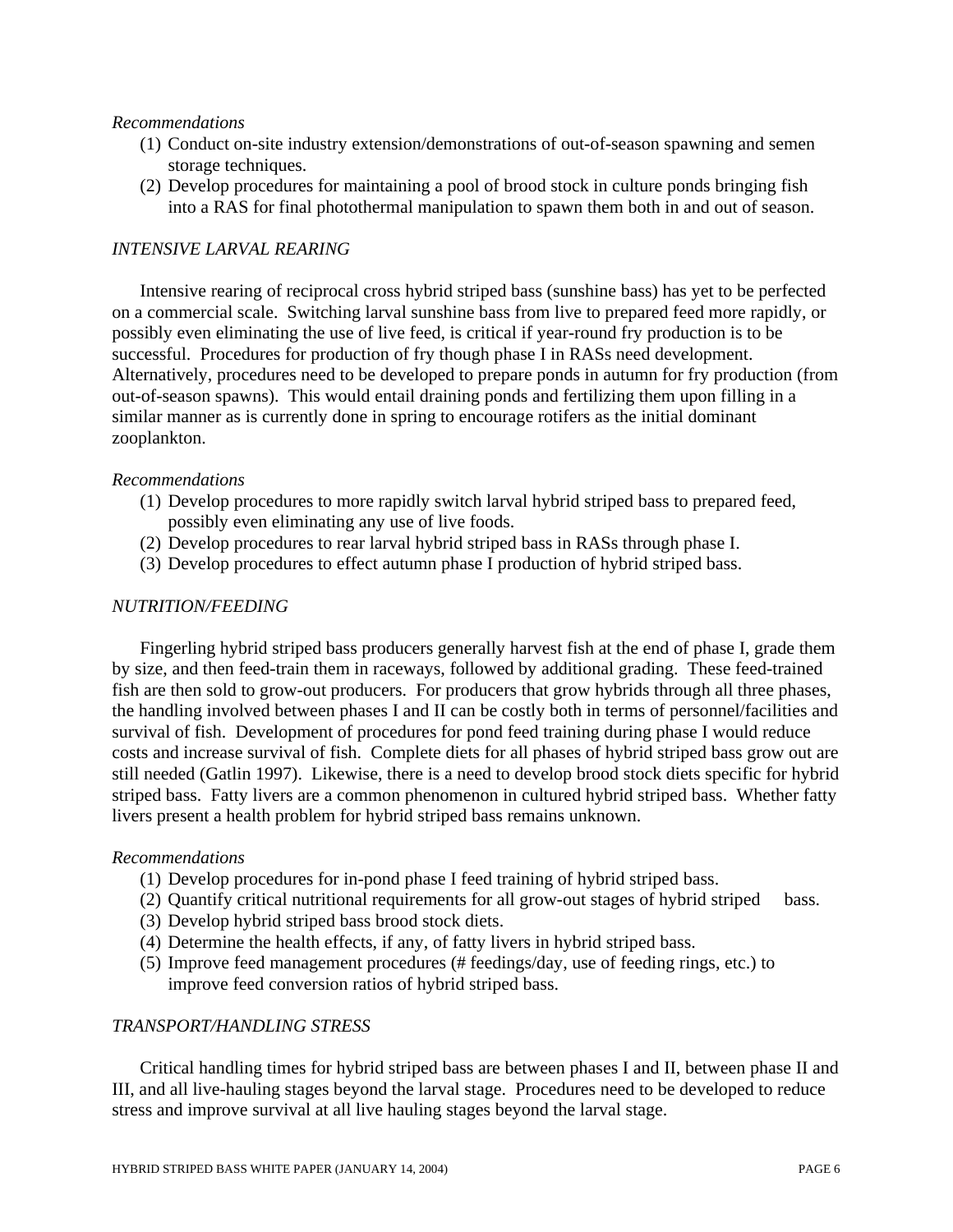#### *Recommendation*

Develop procedures to reduce stress between phases, at harvest, and during live hauling of hybrid striped bass to market.

#### *DISEASE/THERAPEUTANTS*

*Streptococcus spp.* infections periodically plague hybrid striped bass raised in high densities at relatively high temperatures (Plumb 1997). Currently, no registered therapeutants are available to treat this disease in hybrid striped bass.

#### *Recommendation*

Work with the NADA coordinator and the Striped Bass Grower's Association to conduct necessary studies to obtain FDA approval for an effective therapeutant for *Streptococcus* (note: this effort should be conducted in coordination with tilapia workgroups).

#### *GRUB CONTROL*

Hybrid striped bass grown in ponds are sometimes afflicted with yellow grubs *Clinostomum* spp. The grub does not appear to harm the fish, but their presence can render the fish unsellable. Procedures need to be developed to control the other hosts (birds and snails). The redear sunfish *Lepomis microlophus* and the black carp *Mylopharyngodon piceus* have shown potential to control snail populations in ponds (Anonymous 1999). Research should initially focus on redear as a control agent because the species is native to the NCR. Studies are needed to confirm that the triploid black carp is sterile before initiating studies with it as a snail control agent.

#### *Recommendation*

Develop procedures (biological and/or chemical) to control snails in hybrid striped bass culture ponds.

#### *PHASE III PRODUCTION*

More producers in the NCR would be inclined to grow hybrid striped bass if they could obtain phase III fish in the spring. The producers could stock the fish in spring, grow them out into autumn, and then harvest them for market. The additional handling between phases I and II, and between phases II and III, would be eliminated. This scenario would be similar to catfish producers that start with 8 to 10 inch fingerlings in spring and have marketable size fish the following fall.

#### *Recommendation*

Compare technical and economical feasibility of rearing phase III hybrid striped bass in culture ponds, cages, and floating raceways/pens.

### *RECIRCULATING AQUACULTURE SYSTEM PRODUCTION*

Hybrid striped bass are amenable to intensive rearing in RAS's (Hochheimer and Wheaton 1997). Such production has recently been demonstrated in the NCR (Kasper and Kohler, unpublished NCRAC project). Cost of production information also needs to be generated. Best management practices need to be developed for rearing hybrid striped bass in RASs. Once generated, the information needs to be presented in an extension manual.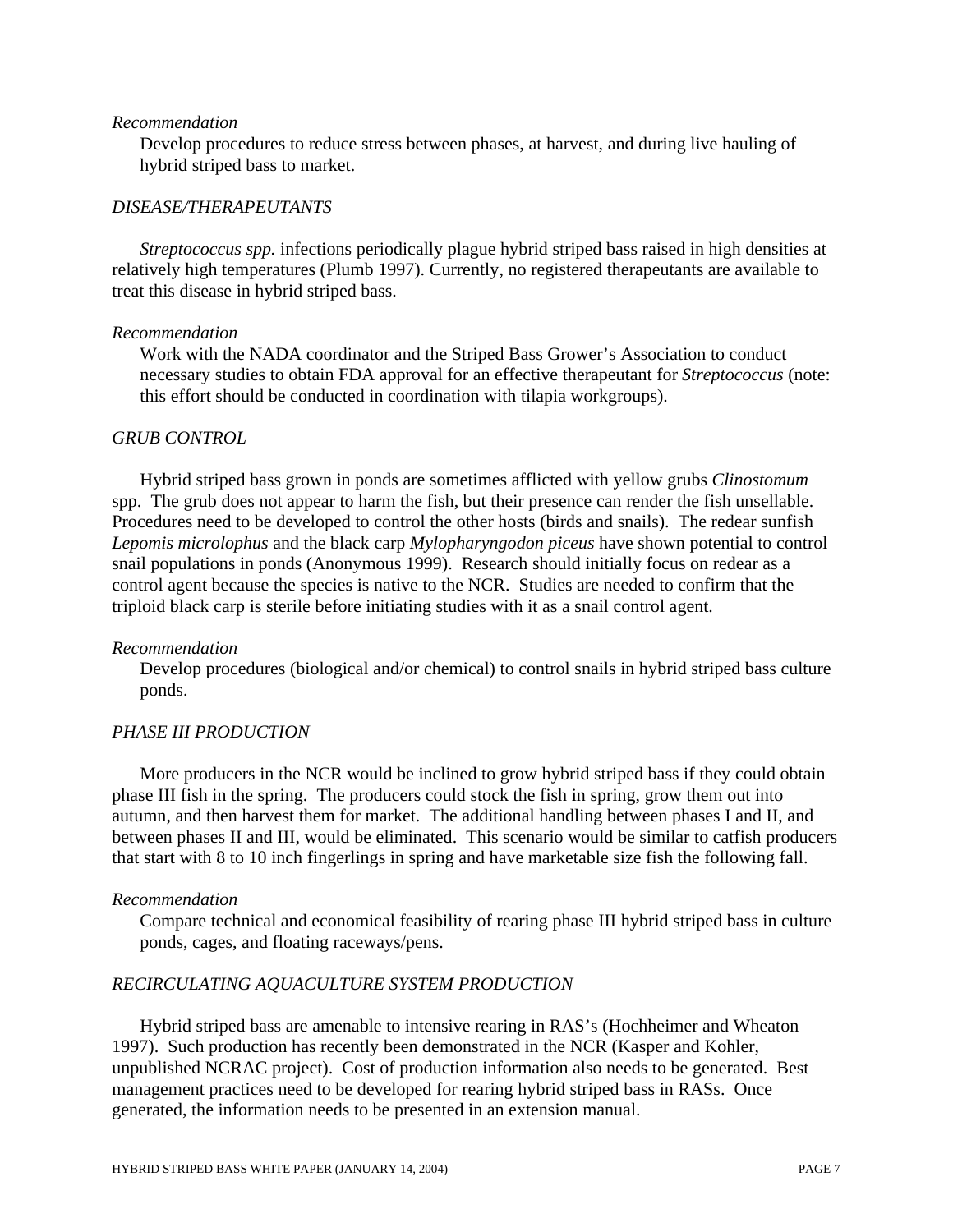## *Recommendations*

- (1) Determine best management practices for rearing hybrid striped bass in RASs.
- (2) Produce an extension manual for rearing hybrid striped bass in RASs.

# *PLOIDY MANIPULATION*

Hybrid striped bass are not legal in all states of the NCR. A need exists to perfect triploidy of the hybrid striped bass and demonstrate that these triploids are sterile. If these fish prove to be functionally sterile, the regulatory agencies of some states might be persuaded to allow triploid hybrid striped bass production within their borders. Curtis et al. (1987) only obtained 50% triploidy induction using pressure shocks so additional research is obviously needed. The use of all-female triploid hybrids needs to be evaluated to determine if the same advantage found with trout hold for this fish.

# *Recommendations*

- (1) Perfect procedures for producing triploid hybrid striped bass and determine if they are functionally sterile.
- (2) Compare the aquaculture performance of all-female triploid hybrid striped bass to diploids.

# **PRIORITIZATION**

A number of issues concerning hybrid striped bass production in the NCR have been identified and described in the present document. Prioritizing such a list is not only difficult, but could be counter-productive. Prioritizations are largely subjective and it is unlikely that any ordering would reach consensus among hybrid striped bass producers. I have placed them in an order that I believe is reasonable based on the input I have received, but the ordering of the list is likely affected by my biases. The list should therefore only be viewed as a guide.

# *TECHNOLOGY*

- Improve feed management procedures (# feedings/day, use of feeding rings, etc.) to improve feed conversion ratios of hybrid striped bass.
- Develop procedures (biological and/or chemical) to control snails in hybrid striped bass culture ponds.
- Develop procedures to reduce stress between phases, at harvest, and during live hauling of hybrid striped bass to market.
- Establish a *Morone* brood stock program for the NCR focused on conducting strain evaluations of white bass collected from throughout its natural geographic range, identifying genetic markers for white bass strains, and domesticating and selectively breeding white bass brood stock.
- Evaluate various crosses of striped bass and white bass strains to determine those most suitable for aquaculture in the North Central Region (NCR).
- Develop procedures for maintaining a pool of brood stock in culture ponds bringing fish into a recirculating aquaculture system (RAS) for final photothermal manipulation to spawn them both in- and out-of-season.
- Develop procedures to more rapidly switch larval hybrid striped bass to prepared feed, possibly even eliminating any use of live foods.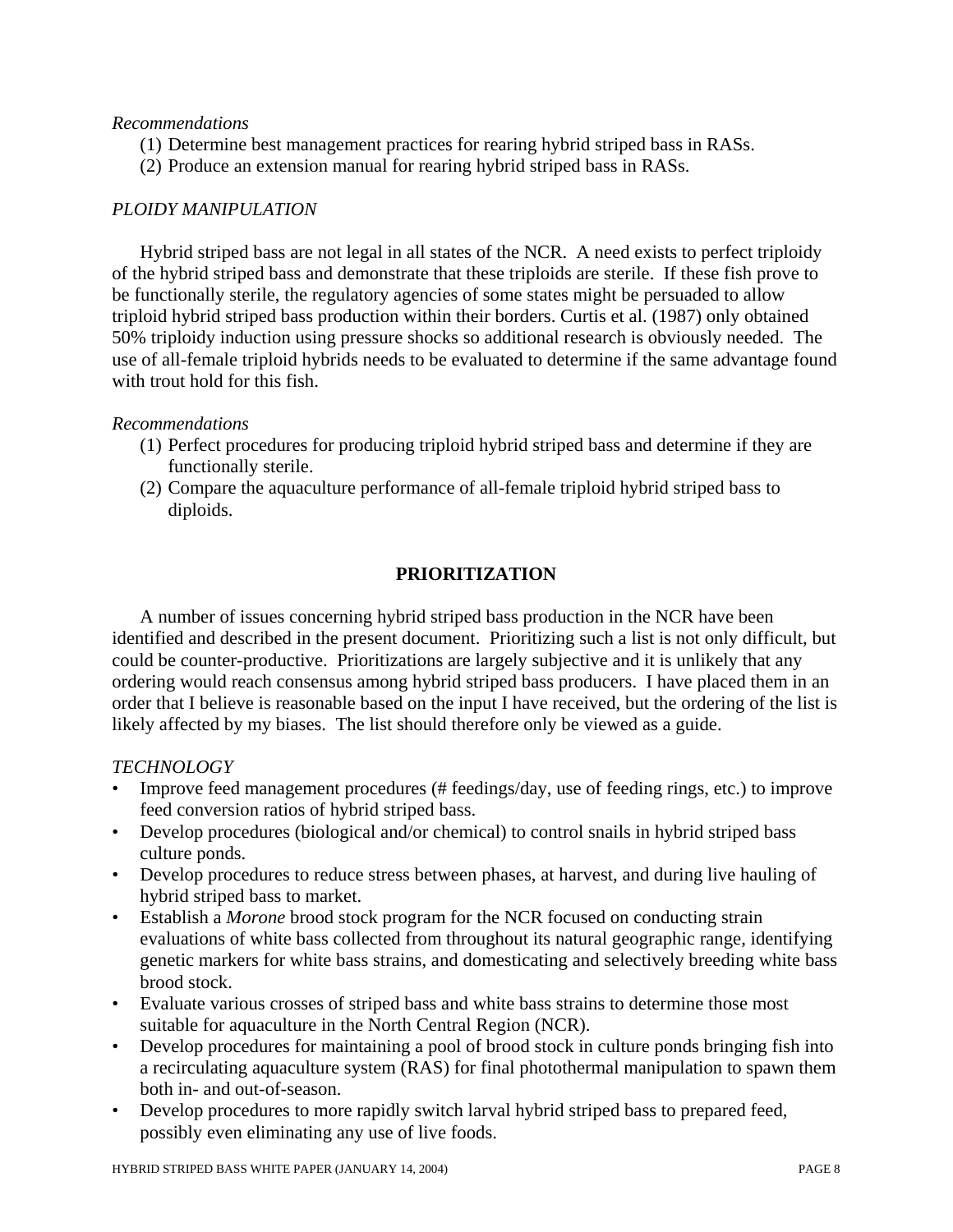- Develop procedures to rear larval hybrid striped bass in RASs through phase I.
- Develop procedures to effect autumn phase I production of hybrid striped bass.
- Develop procedures for in-pond phase I feed training of hybrid striped bass.
- Quantify critical nutritional requirements for all grow-out stages of hybrid striped bass.
- Develop hybrid striped bass brood stock diets.
- Determine the health effects, if any, of fatty livers in hybrid striped bass.
- Compare technical and economical feasibility of rearing phase III hybrid striped bass in culture ponds, cages, and floating raceways/pens.
- Determine best management practices for rearing hybrid striped bass in RASs.
- Perfect procedures for producing triploid hybrid striped bass and determine if they are functionally sterile.
- Compare the aquaculture performance of all-female triploid hybrid striped bass to diploids.
- Work with the NADA coordinator and the Striped Bass Grower's Association to conduct necessary studies to obtain FDA approval for an effective therapeutant for *Streptococcus* (note: this effort should be conducted in coordination with tilapia workgroups).

# *ECONOMICS/MARKETING*

- Survey brokers, wholesalers, and distributors of fish for interest, needs, and pricing of hybrid striped bass.
- Identify niche markets
	- Develop case histories on niche marketing of hybrid striped bass.
	- Sponsor workshop for producers on niche marketing of hybrid striped bass.
- Work with the Striped Bass Growers Association to develop detailed literature for seafood counters.
- Promulgate recipes for hybrid striped bass dishes for display and distribution at seafood counters.
- Develop a promotional video for seafood counters and other venues.

# *EXTENSION*

- Sponsor workshop to train aquaculture extension personnel on developing business plans and financials for hybrid striped bass producers.
- Develop hybrid striped bass template for business plans and financials.
- Conduct on-site industry extension/demonstrations of out-of-season spawning and semen storage techniques.
- Produce an extension manual for rearing hybrid striped bass in RASs.
- Produce an extension manual on bird control at fish farms.

# **INFORMATION CONTACTS**

Lizabeth Allyn, Millersville University, Millersville, Pennsylvania Mike Brown, South Dakota State University, Brookings Paul Brown, Purdue University, West Lafayette, Indiana Jim Carlberg, Kent Sea Farms, San Diego, California Mike Frinsko, North Carolina Cooperative Extension Service Eric Hallerman, Virginia Polytechnic Institute and State University, Blacksburg Reggie Harrell, University of Maryland, Salisbury, Maryland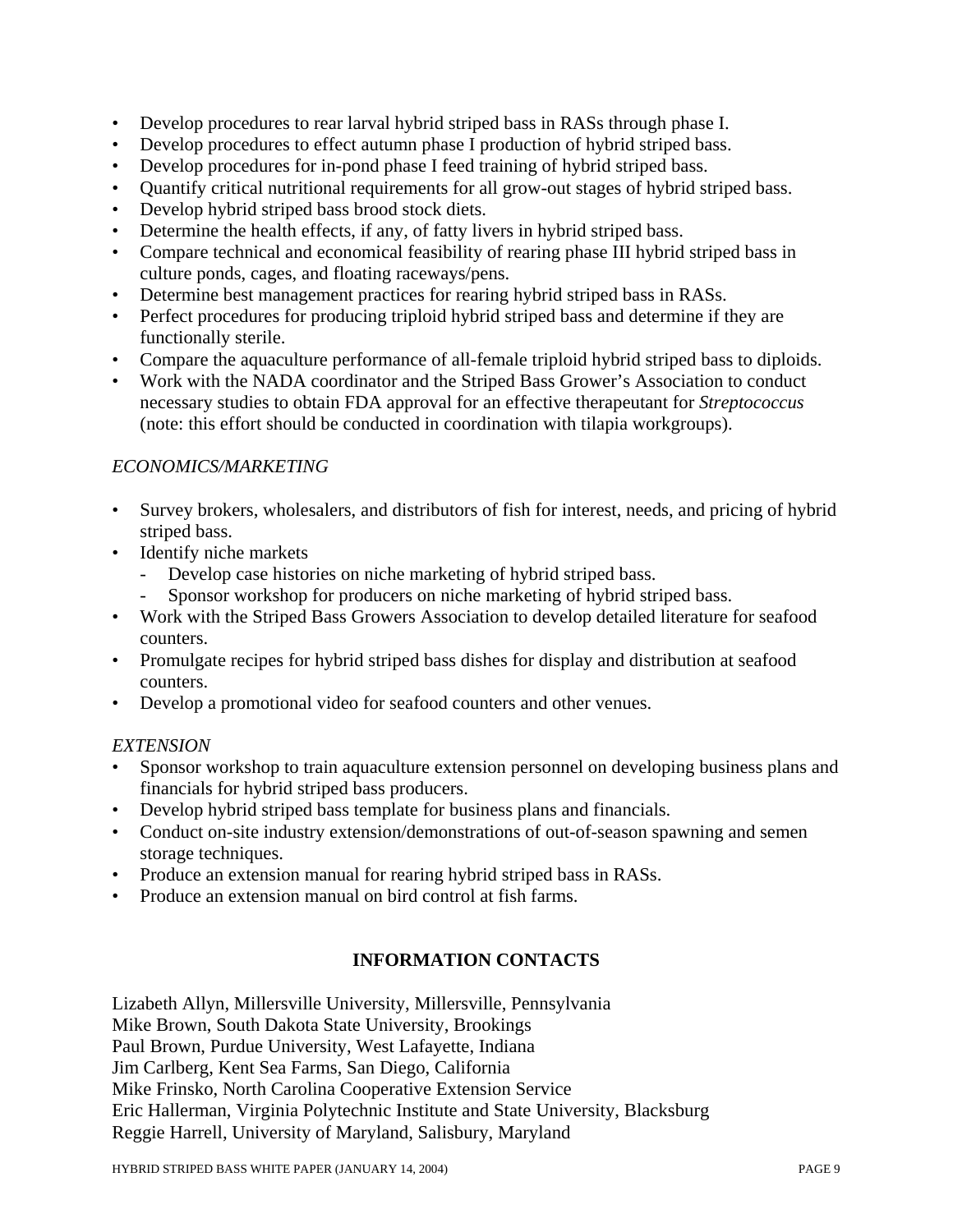Anita Kelly, Southern Illinois University, Carbondale Scott Lindell, AquaFuture, Inc., Turners Falls, Massachusetts Steve Lochmann, University of Arkansas-Pine Bluff Rebecca Lochmann, University of Arkansas-Pine Bluff Jerry Ludwig, U.S. Department of Agriculture Joe Morris, Iowa State University, Ames Joe Myers, Missouri Department of Agriculture, Columbia Ted Smith, South Carolina Department of Natural Resources LaDon Swann, Purdue University, West Lafayette, Indiana Fred Wheaton, University of Maryland, College Park Curry Woods, III, University of Maryland, Horn Point Environmental Laboratory, Cambridge Yonathan Zohar, University of Maryland

#### **REFERENCES**

- Anonymous. 1999. Breaking the cycle: possibilities for effective snail control in ponds. Aquaculture in Missouri 6(2):3-4.
- Curtis, T.A., F.W. Sessions, D. Bury, M. Rezd, and R.A. Dunham. 1987. Induction of polyploidy with hydrostatic pressure in striped bass, white bass, and their hybrids. Proceedings Annual Conference of the Southeastern Fish and Wildlife Agencies 41:63-69.
- Dunning, R. Undated. Aquaculture in North Carolina: hybrid striped bass—inputs, outputs, and economics. North Carolina Department of Agriculture and Consumer Services, Raleigh. 20pp.
- Gatlin, D.M. III. 1997. Nutrition and feeding of striped bass and hybrid striped bass. Pages 235- 252 *in* Harrell, R.M., editor. Striped bass and other *Morone* culture. Elsevier, Amsterdam, The Netherlands.
- Harrell, R.M. 1997. Striped bass and other *Morone* culture. Elsevier, Amsterdam, The Netherlands. 366 pp.
- Hochheimer, J.N., and F.W. Wheaton. 1997. Intensive culture of striped bass. Pages 127-168 *in* Harrell, R.M., editor. Striped bass and other *Morone* culture. Elsevier, Amsterdam, The Netherlands.
- Hodson, R.G. 1995. Farming a new fish: the hybrid striped bass industry. North Carolina Sea Grant Publication UNC-SG-95-10. 41pp.
- Kahl, K.H. 1997. Marketing in the hybrid striped bass industry. Aquaculture Magazine September/October 1995:27-42.
- Kohler, C.C., R.J. Sheehan, C. Habicht, J.A. Malison, and T.B. Kayes. 1994. Habituation to captivity and controlled spawning of white bass. Transactions of the American Fisheries Society 123:964-356.